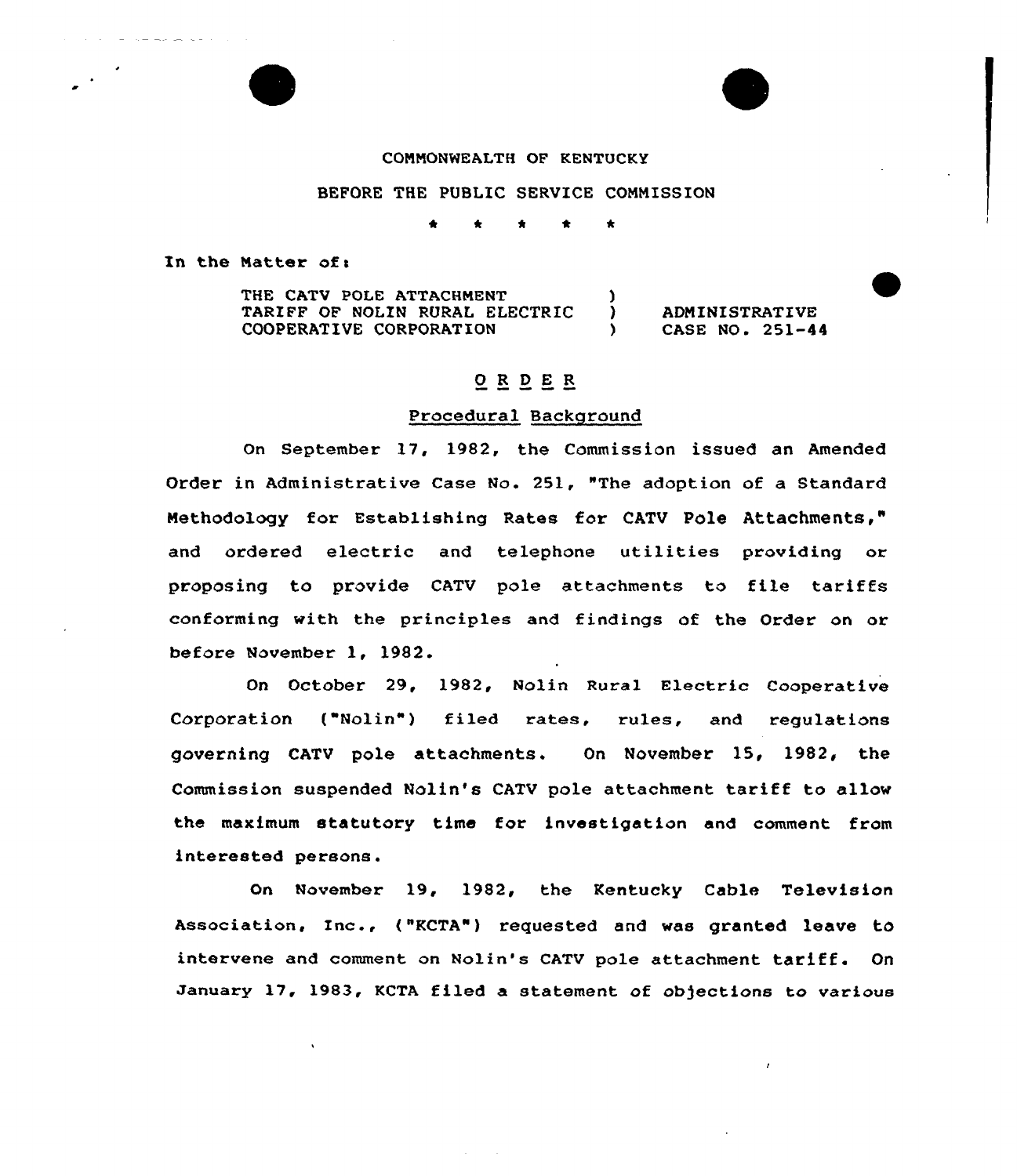CATV pole attachment tariffs, but made no specific objections in the case of Nolin. Gn December 14, 1982, Nolin filed revised rates for CATV pole attachments.

The Commission considers the matter of Nolin's CATV pole attachment tariff submitted for final determination.

### Findings

The Commission, having considered the evidence of record and being advised, is of the opinion and finds that:

1. Nolin's rules and regulations governing CATV pole attachments conform with the principles and findings of the Commission's Amended Order in Administrative Case No. 251, and should be approved, except as follows:

(a) The tariff should be filed in the form prescribed by 807 KAR 5:Oll, Section 3.

(b) The late payment provision should be the same as that applied to other commercial classes of service .

2. Nolin's calculation of its annual carrying cost should be modified to exclude interest expense as this is covered by the "cost of money" component.

3. Nolin's weighted average cost of poles, anchors and grounds should be based on calculations from the "beginning of the plant" as revised in Nolin's filing on December 14, 1982.

4. Nolin should be allowed to substitute 1982 Annual Report information to adjust its annual carrying charge, if the information is available and filed with the Commission.

 $\overline{2}$